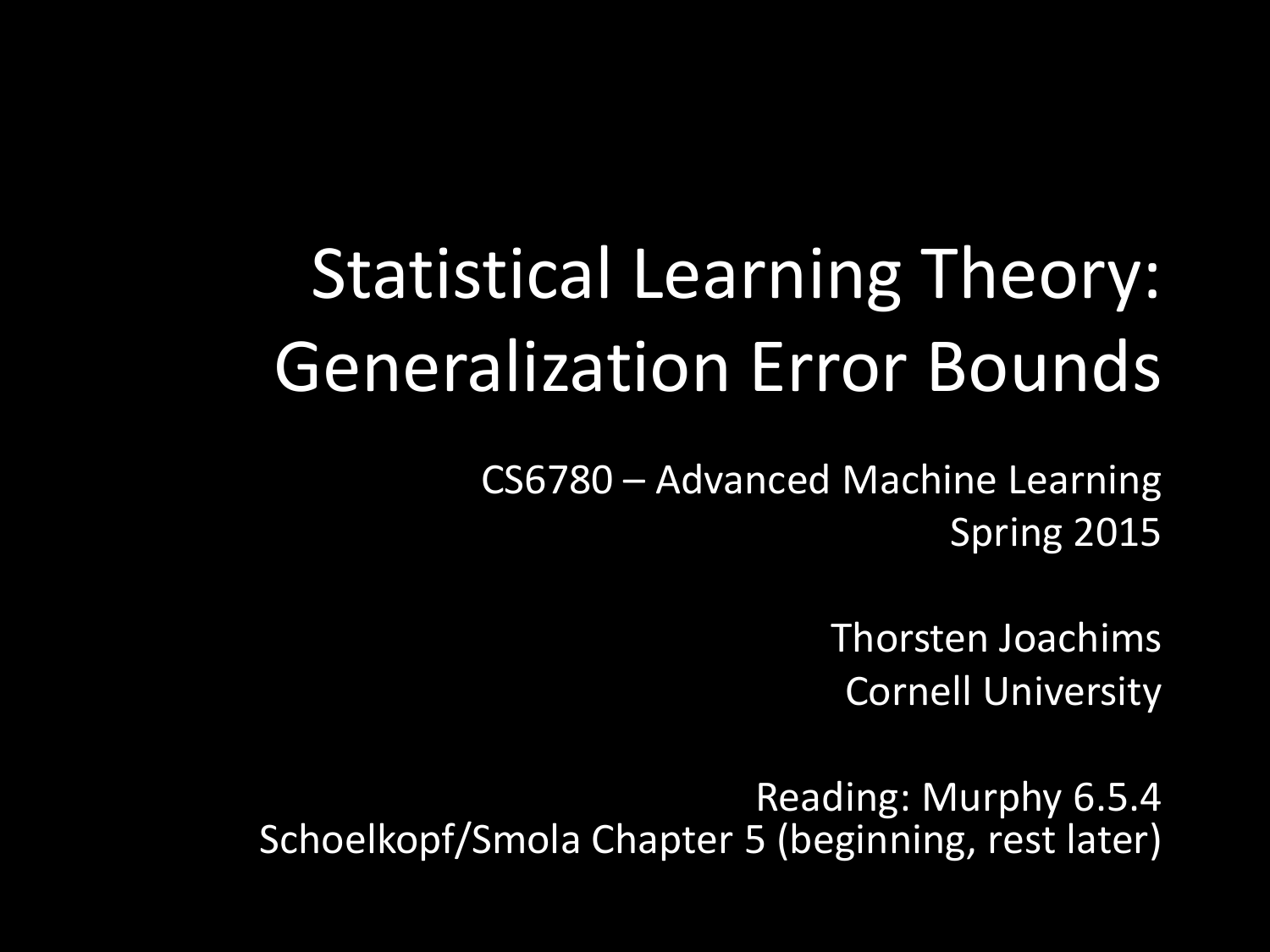#### **Outline**

Questions in Statistical Learning Theory:

- How good is the learned rule after n examples?
- How many examples do I need before the learned rule is accurate?
- What can be learned and what cannot?
- Is there a universally best learning algorithm?

In particular, we will address:

What is the true error of h if we only know the training error of h?

- Finite hypothesis spaces and zero training error
- Finite hypothesis spaces and non-zero training error
- Infinite hypothesis spaces and VC dimension (later)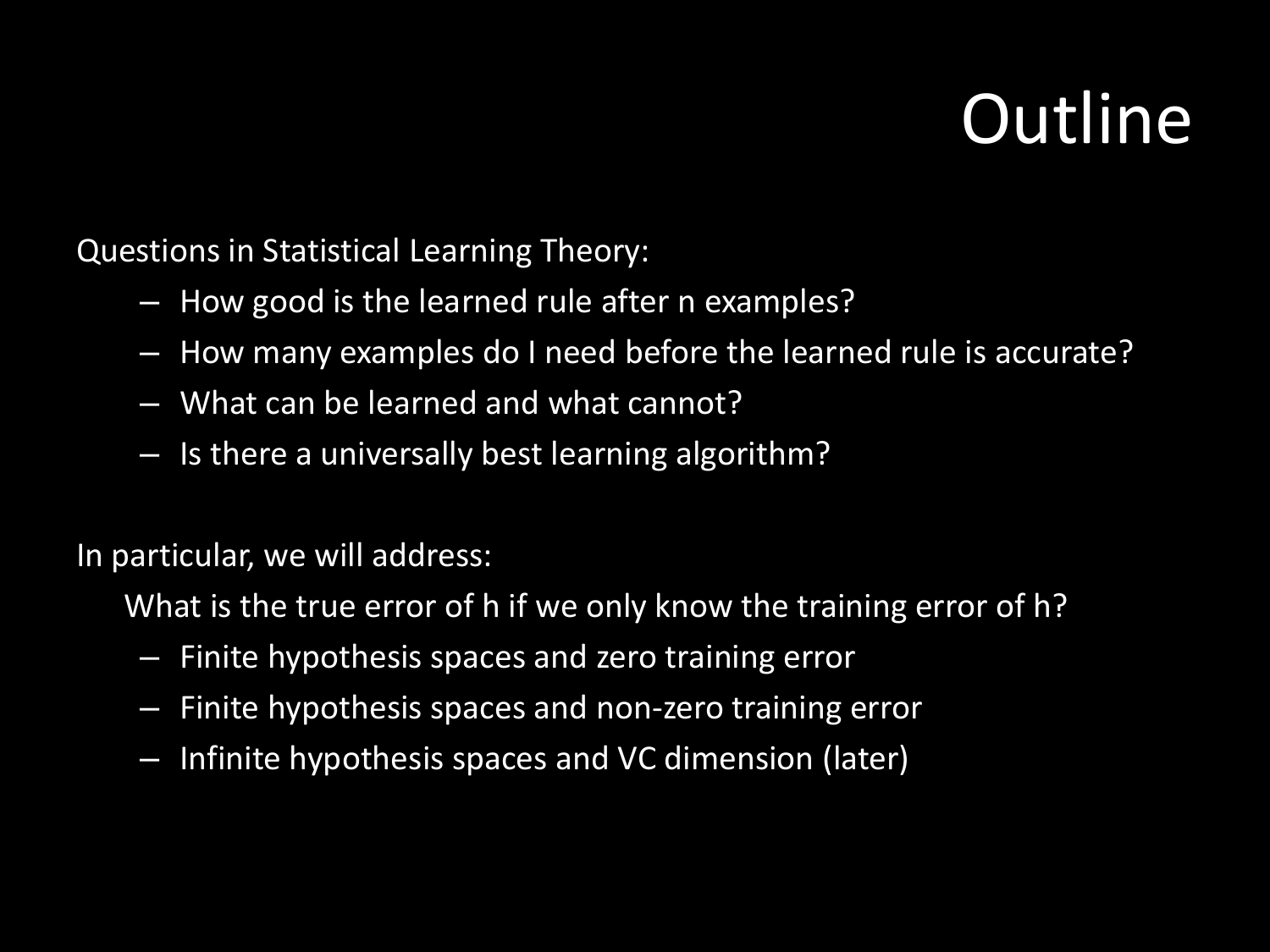# Can you Convince me of your Psychic Abilities?

#### • Game

- I think of n bits
- If somebody in the class guesses my bit sequence, that person clearly has telepathic abilities – right?

#### • Question:

- If at least one of |H| players guesses the bit sequence correctly, is there any significant evidence that he/she has telepathic abilities?
- How large would n and |H| have to be?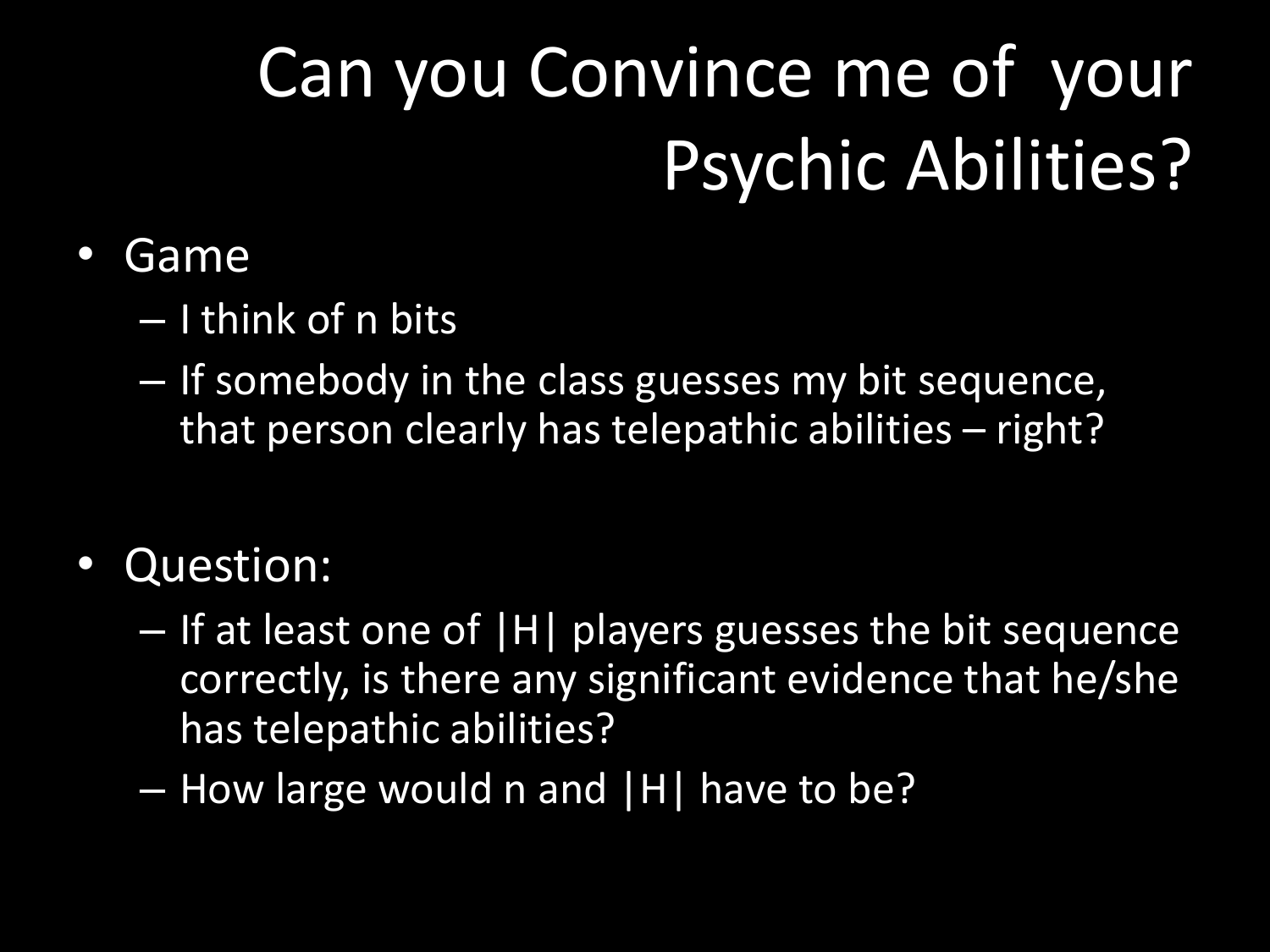## Discriminative Learning and Prediction Reminder Real-world Process



• Goal: Find *h* with small prediction error  $Err_p(h)$  over  $P(X,Y)$ .

• Discriminative Learning: Given H, find *h* with small error  $Err_{S_{train}}(h)$  on training sample  $S_{train}$ .

• Training Error: Error *Err*<sub>Strain</sub>(h) on training sample.

• Test Error: Error *Err*<sub>Stest</sub>(h) on test sample is an estimate of *Err*<sub>*P*</sub>(h)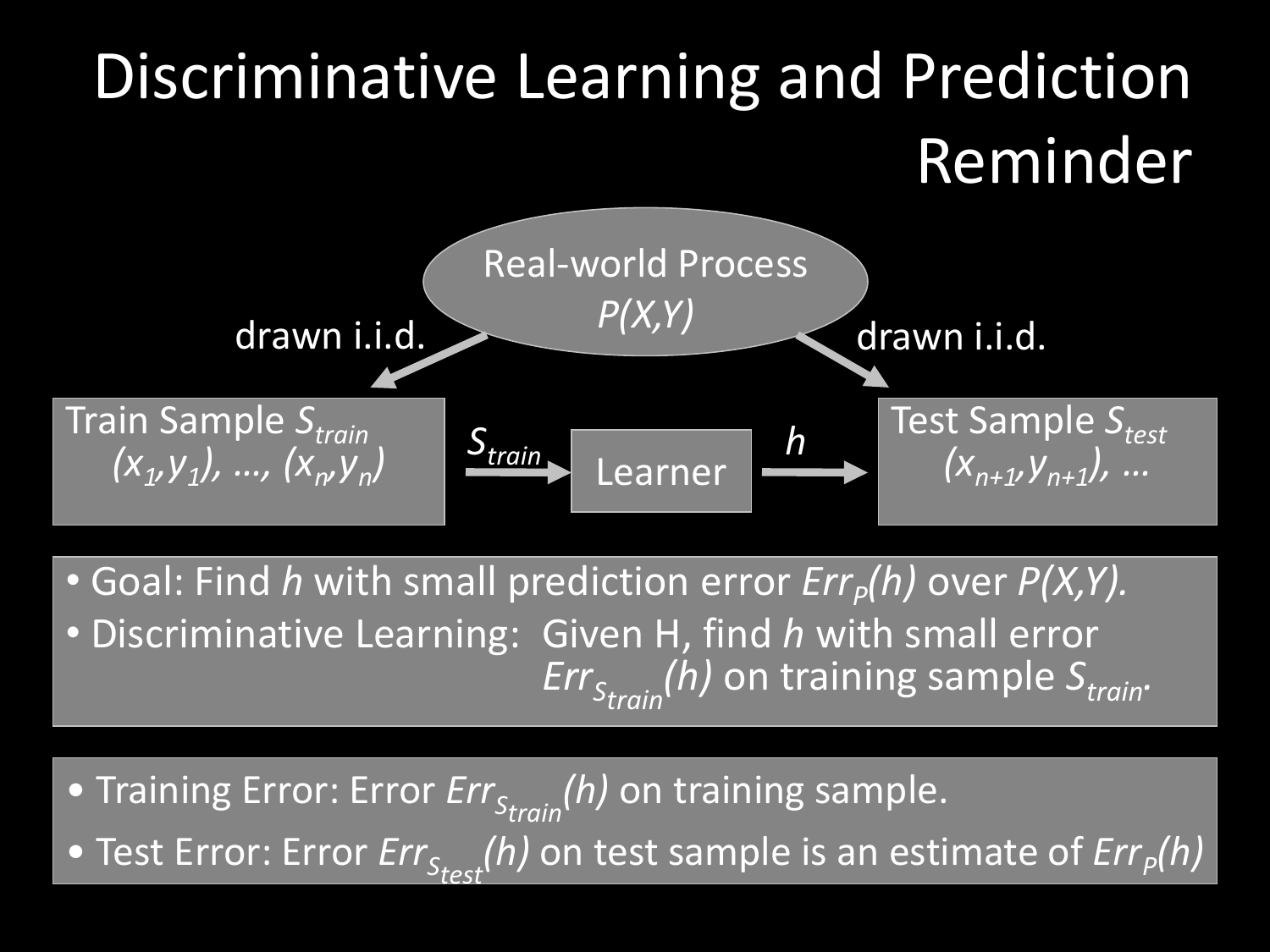### Useful Formulas

• Binomial Distribution: The probability of observing *x* heads in a sample of *n* independent coin tosses, where in each toss the probability of heads is *p*, is

$$
P(X = x | p, n) = \frac{n!}{r! (n - r)!} p^{x} (1 - p)^{n - x}
$$

• Union Bound:

$$
P(X_1 = x_1 \lor X_2 = x_2 \lor \dots \lor X_n = x_n) \le \sum_{i=1}^n P(X_i = x_i)
$$

Unnamed:

$$
(1-\epsilon)\leq e^{-\epsilon}
$$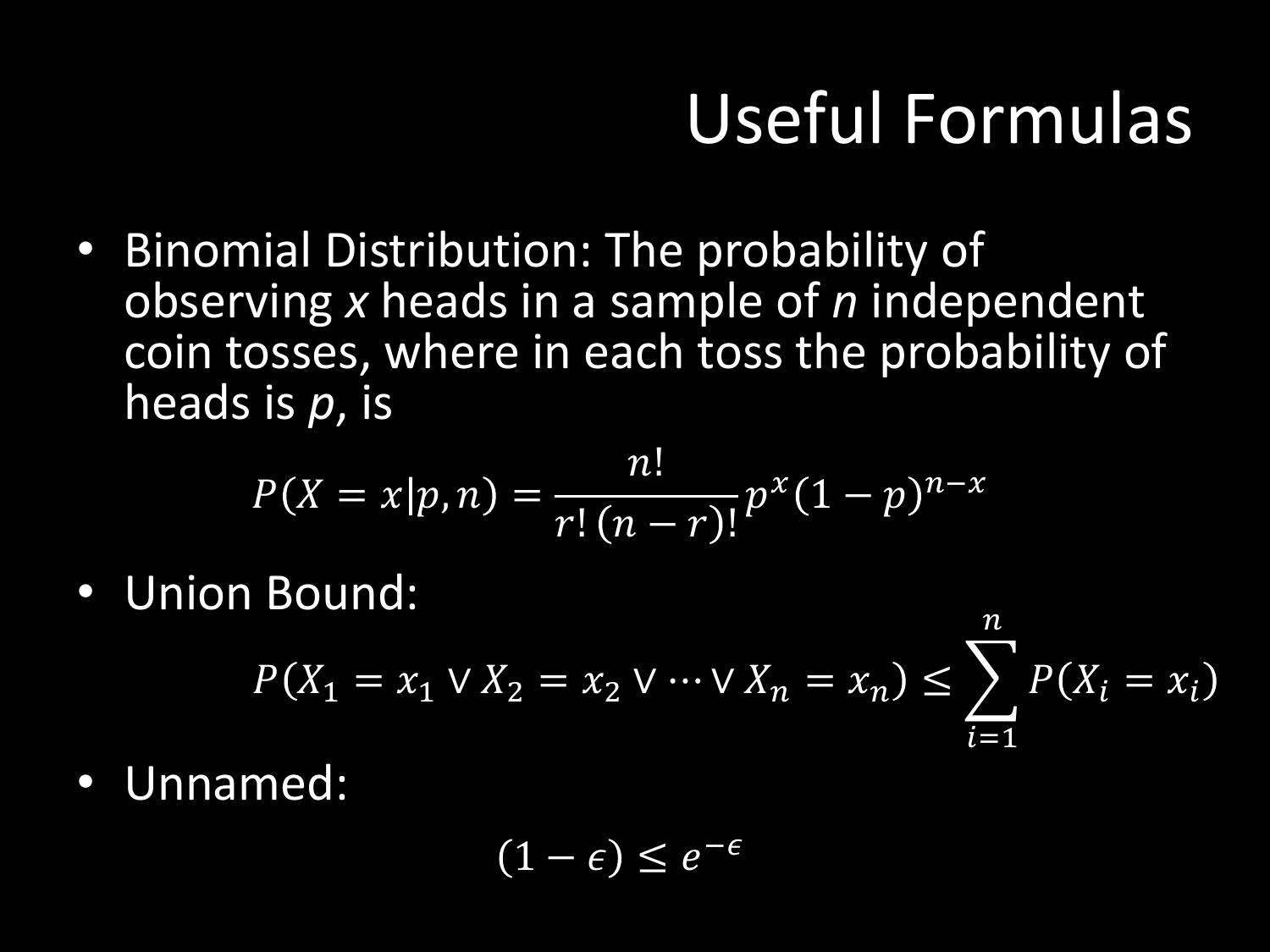# Generalization Error Bound: Finite H, Zero Error

- Setting
	- Sample of n labeled instances *Strain*
	- Learning Algorithm *L* with a finite hypothesis space *H*
	- $-$  At least one  $h \in H$  has zero prediction error  $Err_p(h)$ =0 ( $\rightarrow$   $Err_{S_{train}}(h)$ =0)  $-$
	- Learning Algorithm *L* returns zero training error hypothesis *ĥ*
- What is the probability that the prediction error of *ĥ* is larger than  $\varepsilon$  ?

 $P(\text{Err}_P(\hat{h}) \geq \epsilon) \leq |H|e^{-\epsilon n}$ 

 $(x_1, y_1), \ldots, (x_n, y_n)$  $Training$  Sample  $S_{train}$ 

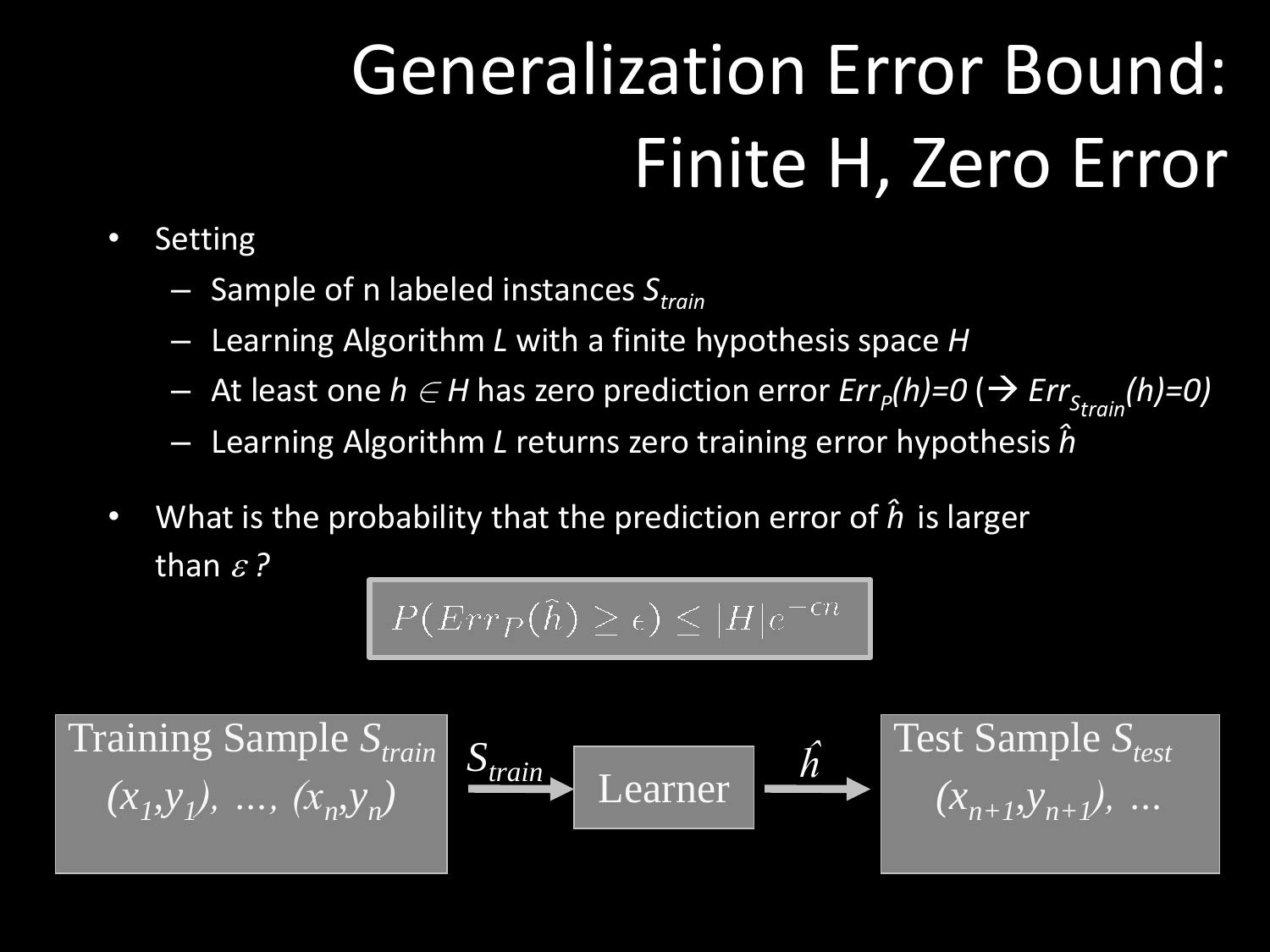## Sample Complexity: Finite H, Zero Error

- Setting
	- Sample of n labeled instances *Strain*
	- Learning Algorithm *L* with a finite hypothesis space *H*
	- $-$  At least one  $h \in H$  has zero prediction error ( $\Rightarrow$   $Err_{S_{train}}(h)=0)$
	- Learning Algorithm *L* returns zero training error hypothesis *ĥ*
- How many training examples does L need so that with probability at least (1- $\delta$ ) it learns an  $\hat{h}$  with prediction error less than  $\epsilon$ ?

$$
n \geq \frac{1}{\epsilon}(\log(|H|) - \log(\delta))
$$

 $(x_1, y_1), \ldots, (x_n, y_n)$ 

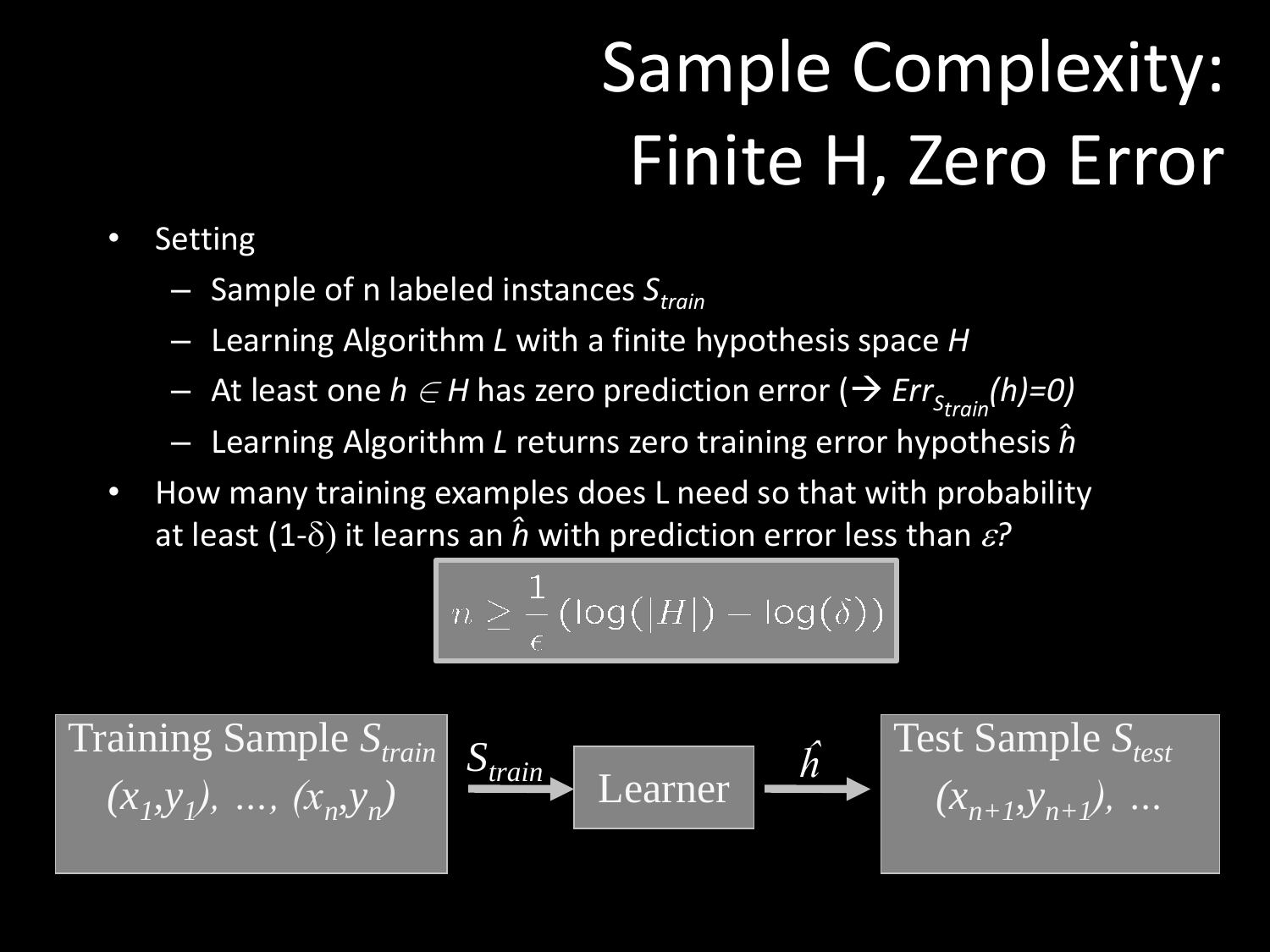### Example: Smart Investing

- **Task:** Pick stock analyst based on past performance.
- **Experiment:** 
	- Review analyst prediction "next day up/down" for past 10 days. Pick analyst that makes the fewest errors.
	- Situation 1:
		- 2 stock analyst {A1,A2}, A1 makes 5 errors
	- Situation 2:
		- 5 stock analysts {A1,A2,B1,B2,B3}, B2 best with 1 error
	- Situation 3:
		- 1005 stock analysts  $\{A1, A2, B1, B2, B3, C1, \ldots, C1000\},$ C543 best with 0 errors
- **Question:** Which analysts are you most confident in, A1, B2, or C543?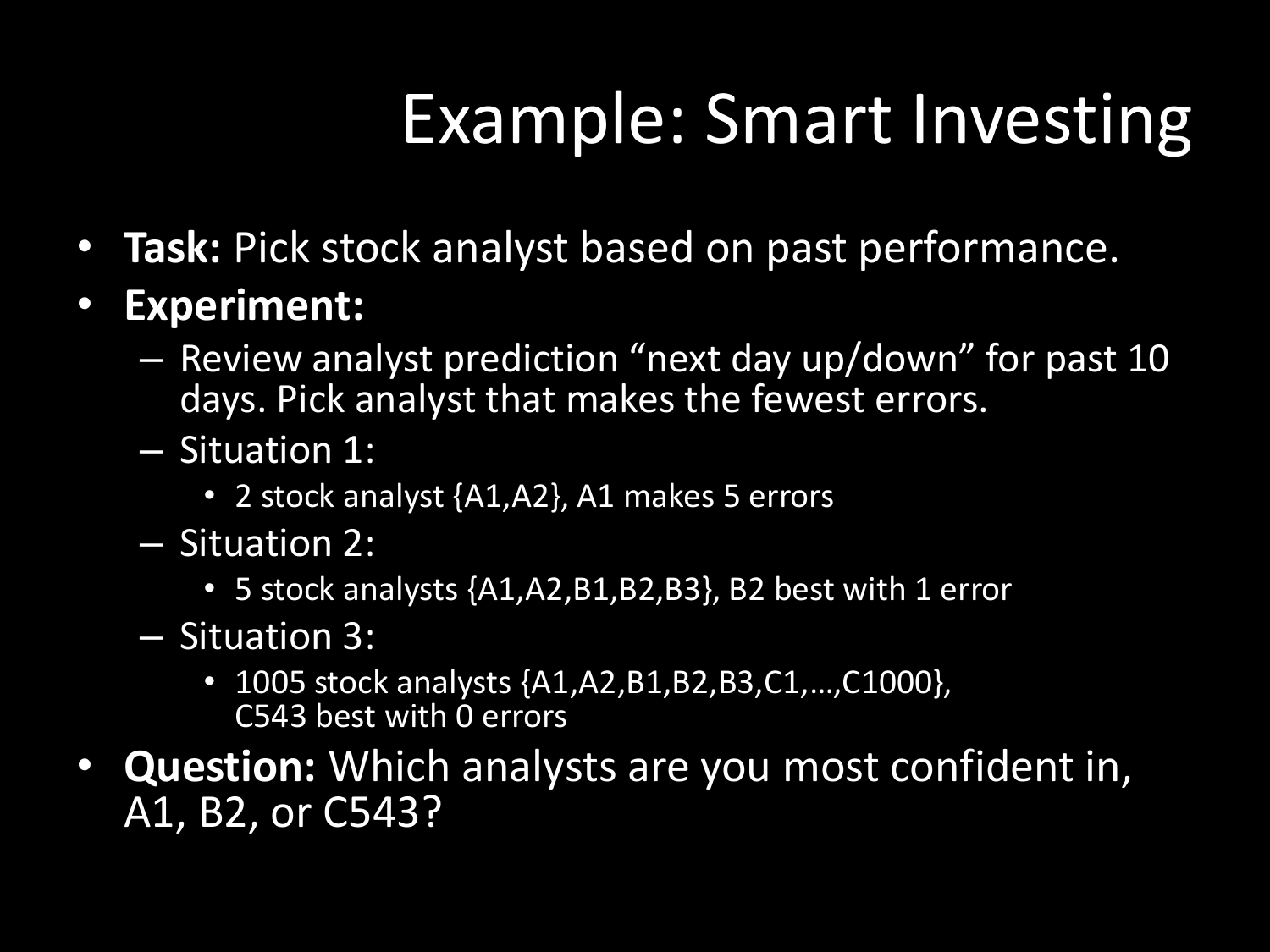### Useful Formula

#### Hoeffding/Chernoff Bound:

For any distribution P(X) where X can take the values 0 and 1, the probability that an average of an i.i.d. sample deviates from its mean p by more than  $\varepsilon$  is bounded as

$$
P\left(\left|\left(\frac{1}{n}\sum_{i=1}^{n}x_i\right)-p\right|>\epsilon\right)\leq 2e^{-2n\epsilon^2}
$$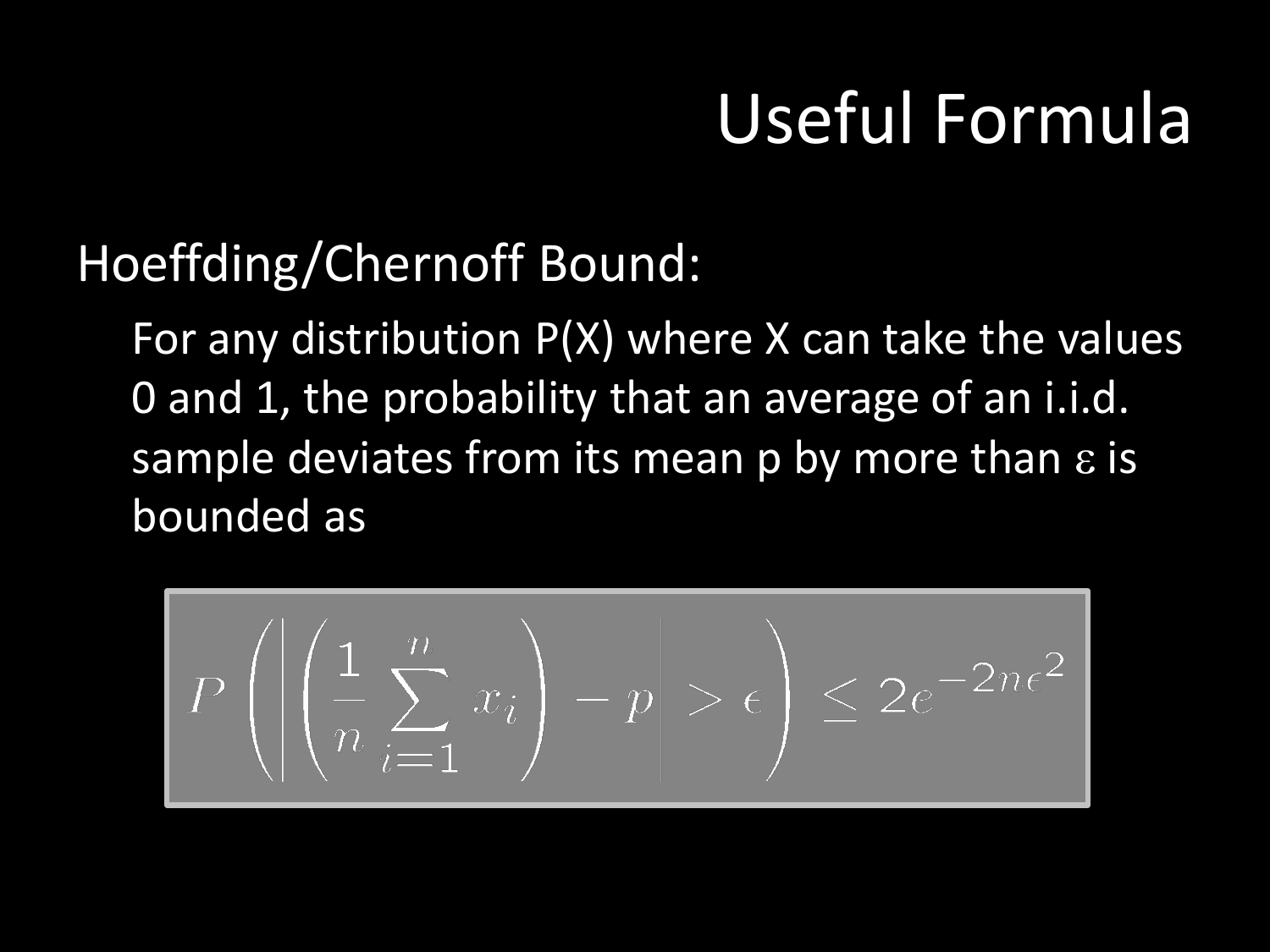# Generalization Error Bound: Finite H, Non-Zero Error

- Setting
	- Sample of n labeled instances *S*
	- Learning Algorithm *L* with a finite hypothesis space *H*
	- *L* returns hypothesis *ĥ=L(S)* with lowest training error
- What is the probability that the prediction error of *ĥ* exceeds the fraction of training errors by more than *?*

$$
P(|Err_S(h_{\mathcal{L}(S)}) - Err_P(h_{\mathcal{L}(S)})| \ge \epsilon) \le 2|H|e^{-2\epsilon^2 n}
$$

 $(x_1, y_1), \ldots, (x_n, y_n)$ Training Sample  $S_{train}$   $\sigma$  **Test Sample**  $S_{test}$